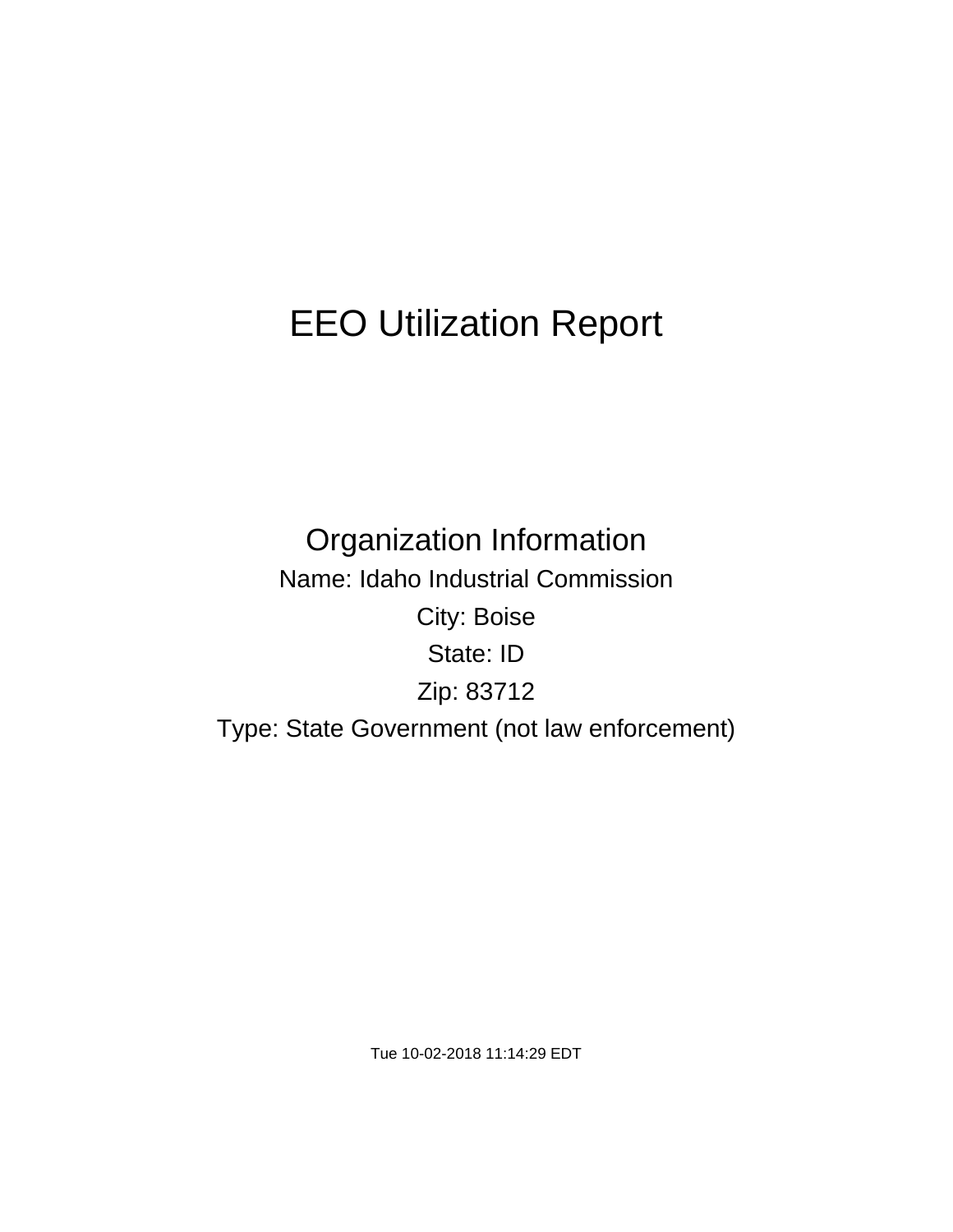## **Step 1: Introductory Information**

#### **Policy Statement:**

The success of the Commission and the accomplishment of its mission are dependent upon our employees. For that reason, our Respectful Workplace Program begins with our commitment to selecting the best employees possible based on their skills and experience, giving all applicants an equal chance at employment and advancement. Discrimination in the hiring or advancement of employees is contrary to the policy of this Commission and to good business practice. Equal employment opportunity is more than just good business; it is the law. Discrimination in employment on the basis of race, color, national origin, religion, age, sex, or disability is strictly prohibited.

Therefore, the Industrial Commission will continue to take steps necessary to ensure that all aspects of the employment process (including recruiting, hiring, transfer, promotion, training, compensation, benefits, layoffs, terminations, and due process) do not discriminate against any individual on the basis of race, color, national origin, religion, age, sex, or disability. Industrial Commission employees will also refrain from discrimination when interacting with third parties outside the office.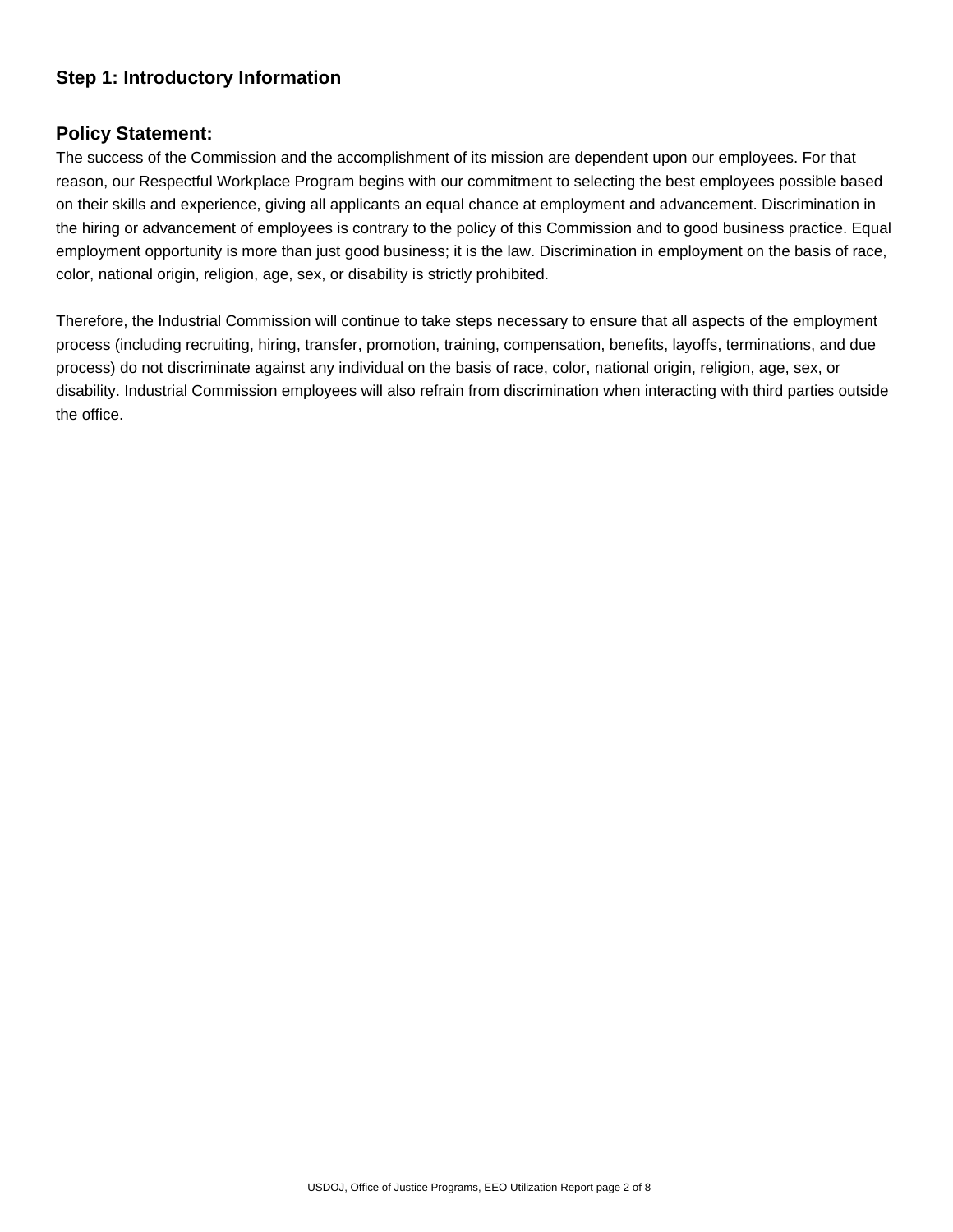## **Step 4b: Narrative of Interpretation**

The Industrial Commission is a medium sized agency with 138.25 full time positions. At the time of this report, the Commission had 136 active employees. Almost half of our professional and clerical employees work out of the 10 (ten) field offices located throughout the state.

A comparison of the Idaho workforce to the community labor statistics for the State of Idaho indicates underutilization of white males in the administrative support job category. This is not unexpected as our mission has a strong focus on social services and clerical functions, which demographically and traditionally attracts more qualified female applicants than male.

Community labor statistics also show that Black, Asian, Native Hawaiian/Pacific Islander, and American Indian/Alaskan Native Populations are very small in the State of Idaho (1.6% or less in each work category). Therefore, this plan will focus on Hispanic males, Hispanic females, and White females.

After reviewing the results of the underutilization analysis, the Idaho Industrial Commission has identified the following notable area(s):

Hispanic women are underutilized (2%) in the Officials/Administrators job category. Hispanic males are underutilized (2%) in the Administrative Support job category.

As positions become available, the Commission will make every effort to recruit qualified applicants within the strictures of the state classified system.

## **Step 5: Objectives and Steps**

#### **1. The Commissions objective is to increase representation in all the underutilized categories by targeting recruitment efforts to attract qualified candidates to apply for these state positions.**

a. The Commission will review all job requirements and hiring procedures to ensure no unnecessary barriers exist that would deny females or minorities equal employment opportunity to compete for positions with our agency.

b. Continue to ensure that job postings are available to the Community Council of Idaho(formerly the Idaho Migrant Council) and the Hispanic Commission.

c. Offer after-hours or telephone interview times to assist working applicants and those with childcare needs to compete for state positions.

d. Within the strictures of the States classified employment system, the Industrial Commission will continue to work with the Division of Human Resources to address any underutilization through analysis of the states application, testing, position minimum requirements, and screening processes to ensure full and equitable access to qualified applicants.

## **Step 6: Internal Dissemination**

The EEO statement is clearly displayed on bulletin boards in all 10(ten) Industrial Commission offices using the Federal 9-in-1 posters.

Continue to include the Idaho Industrial Commissions EEO policy statement in the Employee Handbook.

Continue to review the Idaho Industrial Commission's EEO policy with agency supervisors and managers to ensure they remain familiar with agency objectives.

Continue to provide employees with initial and annual Respectful Workplace training to ensure that all employees are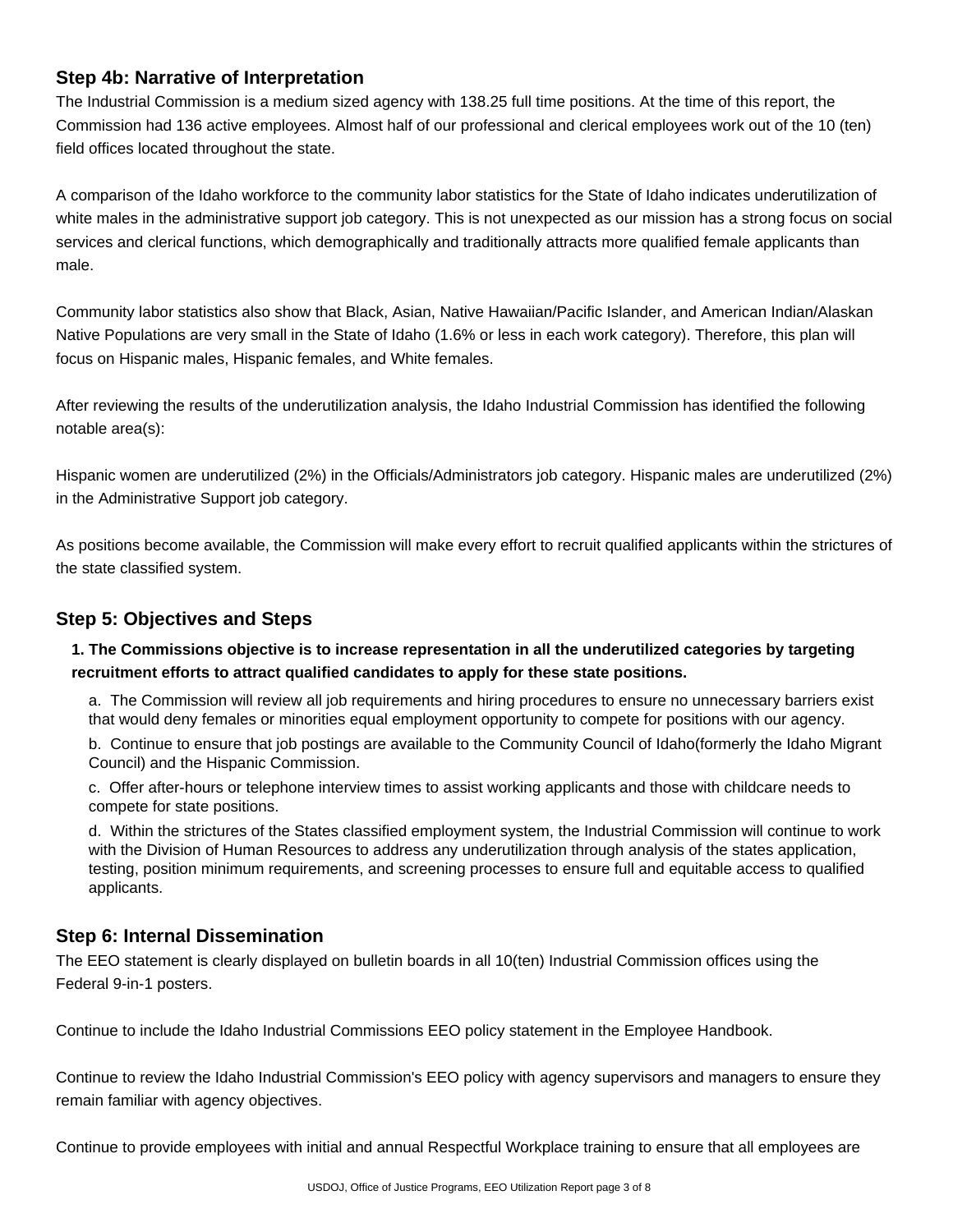familiar with the Idaho Industrial Commissions EEO policy.

#### **Step 7: External Dissemination**

Continue to include the statement EEO/AA/VET/ADA/ADAAA/ADEA Employer in all newspaper announcements for Idaho Industrial Commission vacancies.

Continue to include the following in all vacancy announcements posted through the Idaho Division of Human Resources: Hiring is done without regard to race, color, religion, national origin, sex, age, or disability. In addition, preference may be given to veterans who qualify under state and federal laws and regulations. If you need special accommodation to satisfy testing requirements, please contact the Division of Human Resources.

Continue to include the following statement on our agency web employment page: The Idaho Industrial Commission is an EEO/AA employer. Hiring is done without regard to race, color, religion, national origin, sex, age, or disability. Appropriate consideration shall be given to veterans in accordance with applicable state and federal laws and regulations.

Post a link to the agency employment page stating the following: The current Idaho Industrial Commission EEO Utilization Report can be found here.

Continue to include the statement Equal Opportunity Employer on Idaho Industrial Commission letterhead.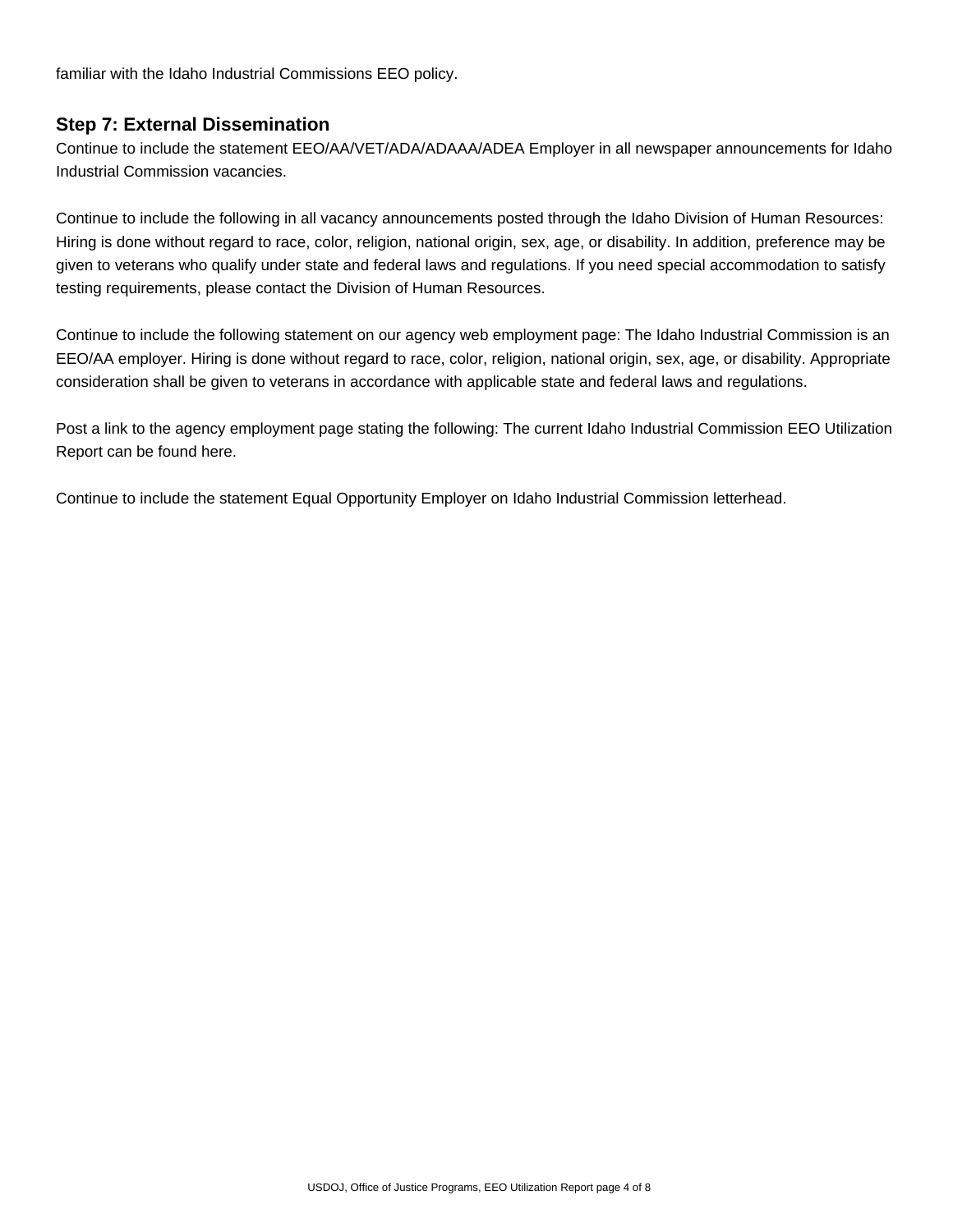#### **Utilization Analysis ChartRelevant Labor Market: Idaho**

|                                           |                  |                       |                                 |                                           | Male    |                                                       |                         |        | Female                     |                       |                                 |                                           |        |                                                       |                         |        |
|-------------------------------------------|------------------|-----------------------|---------------------------------|-------------------------------------------|---------|-------------------------------------------------------|-------------------------|--------|----------------------------|-----------------------|---------------------------------|-------------------------------------------|--------|-------------------------------------------------------|-------------------------|--------|
| Job Categories                            | White            | Hispanic<br>or Latino | Black or<br>African<br>American | American<br>Indian or<br>Alaska<br>Native | Asian   | Native<br>Hawaiian<br>or Other<br>Pacific<br>Islander | Two or<br>More<br>Races | Other  | White                      | Hispanic<br>or Latino | Black or<br>African<br>American | American<br>Indian or<br>Alaska<br>Native | Asian  | Native<br>Hawaiiar<br>or Other<br>Pacific<br>Islander | Two or<br>More<br>Races | Other  |
| Officials/Administrators                  |                  |                       |                                 |                                           |         |                                                       |                         |        |                            |                       |                                 |                                           |        |                                                       |                         |        |
| Workforce #/%                             | 9/43%            | 1/5%                  | 0/0%                            | 0/0%                                      | 0/0%    | 0/0%                                                  | 0/0%                    | 0/0%   | 10/48%                     | 0/0%                  | 0/0%                            | 1/5%                                      | 0/0%   | 0/0%                                                  | 0/0%                    | 0/0%   |
| <b>CLS #/%</b>                            | 48,320/60<br>℅   | 1,825/2%              | 120/0%                          | 180/0%                                    | 460/1%  | 20/0%                                                 | 405/1%                  | 135/0% | 26,985/33<br>%             | 1,390/2%              | 80/0%                           | 275/0%                                    | 130/0% | 4/0%                                                  | 455/1%                  | 20/0%  |
| Utilization #/%                           | $-17%$           | 3%                    | $-0%$                           | $-0%$                                     | $-1%$   | $-0%$                                                 | $-1%$                   | $-0%$  | 14%                        | $-2%$                 | $-0%$                           | 4%                                        | $-0%$  | $-0%$                                                 | $-1%$                   | $-0%$  |
| <b>Professionals</b>                      |                  |                       |                                 |                                           |         |                                                       |                         |        |                            |                       |                                 |                                           |        |                                                       |                         |        |
| Workforce #/%                             | 21/34%           | 1/2%                  | 1/2%                            | 1/2%                                      | 0/0%    | 0/0%                                                  | 0/0%                    | 0/0%   | 30/49%                     | 6/10%                 | 0/0%                            | 0/0%                                      | 1/2%   | 0/0%                                                  | 0/0%                    | 0/0%   |
| CLS #/%                                   | 47,910/43<br>℅   | 1,910/2%              | 190/0%                          | 225/0%                                    | ,560/1% | 65/0%                                                 | 505/0%                  | 220/0% | 55,305/49 2,255/2%<br>$\%$ |                       | 90/0%                           | 505/0%                                    | 935/1% | 65/0%                                                 | 555/0%                  | 150/0% |
| Utilization #/%                           | $-8%$            | $-0%$                 | 1%                              | 1%                                        | $-1%$   | $-0%$                                                 | $-0%$                   | $-0%$  | $-0%$                      | 8%                    | $-0%$                           | $-0%$                                     | 1%     | $-0%$                                                 | $-0%$                   | $-0%$  |
| <b>Technicians</b>                        |                  |                       |                                 |                                           |         |                                                       |                         |        |                            |                       |                                 |                                           |        |                                                       |                         |        |
| Workforce #/%                             | 0/               | 0/                    | 0/                              | 0/                                        | 0/      | 0/                                                    | 0/                      | 0/     | 0/                         | 0/                    | 0/                              | 0/                                        | 0/     | 0/                                                    | 0/                      | 0/     |
| CLS #/%                                   | 8,050/42<br>$\%$ | 285/1%                | 40/0%                           | 55/0%                                     | 225/1%  | 0/0%                                                  | 149/1%                  | 10/0%  | 9,220/48<br>%              | 515/3%                | 10/0%                           | 155/1%                                    | 225/1% | 15/0%                                                 | 80/0%                   | 95/0%  |
| Utilization #/%                           |                  |                       |                                 |                                           |         |                                                       |                         |        |                            |                       |                                 |                                           |        |                                                       |                         |        |
| <b>Protective Services:</b><br>Sworn      |                  |                       |                                 |                                           |         |                                                       |                         |        |                            |                       |                                 |                                           |        |                                                       |                         |        |
| Workforce #/%                             | 0/               | 0/                    | 0/                              | 0/                                        | 0/      | 0/                                                    | 0/                      | 0/     | 0/                         | 0/                    | 0/                              | 0/                                        | 0/     | 0/                                                    | 0/                      | 0/     |
| CLS #/%                                   | 8,190/76<br>%    | 450/4%                | 40/0%                           | 170/2%                                    | 60/1%   | 0/0%                                                  | 105/1%                  | 10/0%  | 1,555/14<br>$\%$           | 90/1%                 | 35/0%                           | 65/1%                                     | 0/0%   | 0/0%                                                  | 0/0%                    | 0/0%   |
| Utilization #/%                           |                  |                       |                                 |                                           |         |                                                       |                         |        |                            |                       |                                 |                                           |        |                                                       |                         |        |
| <b>Protective Services: Non-</b><br>sworn |                  |                       |                                 |                                           |         |                                                       |                         |        |                            |                       |                                 |                                           |        |                                                       |                         |        |
| Workforce #/%                             | 0/               | 0/                    | 0/                              | 0/                                        | 0/      | 0/                                                    | 0/                      | 0/     | 0/                         | 0/                    | 0/                              | 0/                                        | 0/     | 0/                                                    | 0/                      | 0/     |
| Civilian Labor Force #/%                  | 455/33%          | 15/1%                 | 0/0%                            | 10/1%                                     | 0/0%    | 0/0%                                                  | 45/3%                   | 0/0%   | 730/54%                    | 80/6%                 | 15/1%                           | 10/1%                                     | 0/0%   | 0/0%                                                  | 0/0%                    | 0/0%   |
| Utilization #/%                           |                  |                       |                                 |                                           |         |                                                       |                         |        |                            |                       |                                 |                                           |        |                                                       |                         |        |
| <b>Administrative Support</b>             |                  |                       |                                 |                                           |         |                                                       |                         |        |                            |                       |                                 |                                           |        |                                                       |                         |        |
| Workforce #/%                             | 7/13%            | 0/0%                  | 0/0%                            | 0/0%                                      | 0/0%    | 0/0%                                                  | 0/0%                    | 0/0%   | 39/72%                     | 5/9%                  | 0/0%                            | 2/4%                                      | 1/2%   | 0/0%                                                  | 0/0%                    | 0/0%   |
| CLS #/%                                   |                  | 54,390/31 4,215/2%    | 395/0%                          | 310/0%                                    | 350/0%  | 175/0%                                                | 625/0%                  | 85/0%  |                            | 103,570/5 7,275/4%    | 430/0%                          | 1,240/1%                                  | 885/1% | 270/0%                                                | 1,240/1%                | 330/0% |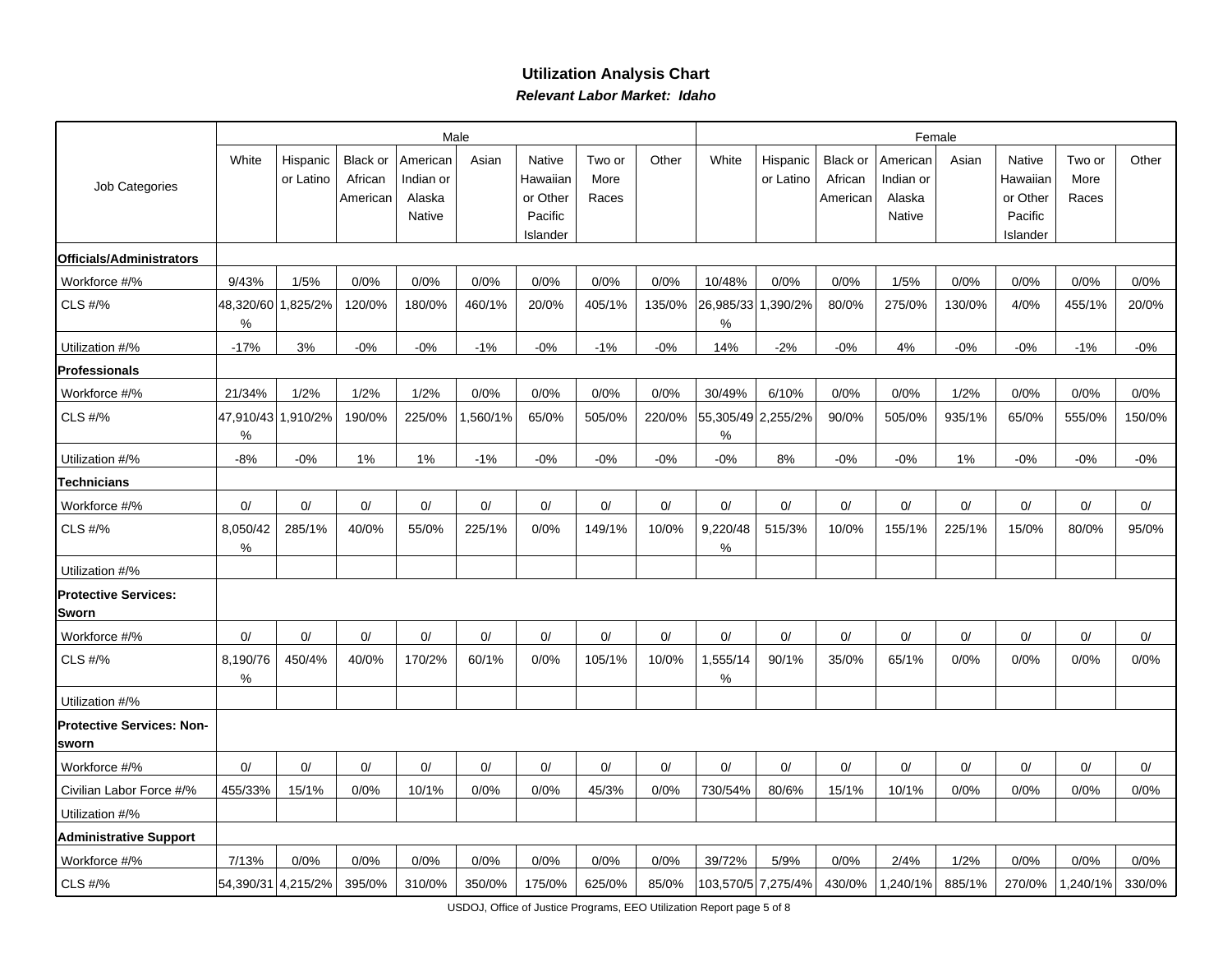|                             |                         | Male                     |                            |                       |                   |                     |                |        |                |                       | Female              |                       |          |                     |                |        |  |  |
|-----------------------------|-------------------------|--------------------------|----------------------------|-----------------------|-------------------|---------------------|----------------|--------|----------------|-----------------------|---------------------|-----------------------|----------|---------------------|----------------|--------|--|--|
|                             | White                   | Hispanic<br>or Latino    | <b>Black or</b><br>African | American<br>Indian or | Asian             | Native<br>Hawaiian  | Two or<br>More | Other  | White          | Hispanic<br>or Latino | Black or<br>African | American<br>Indian or | Asian    | Native<br>Hawaiian  | Two or<br>More | Other  |  |  |
| Job Categories              |                         |                          | American                   | Alaska                |                   | or Other            | Races          |        |                |                       | American            | Alaska                |          | or Other            | Races          |        |  |  |
|                             |                         |                          |                            | Native                |                   | Pacific<br>Islander |                |        |                |                       |                     | Native                |          | Pacific<br>Islander |                |        |  |  |
|                             | %                       |                          |                            |                       |                   |                     |                |        | 9%             |                       |                     |                       |          |                     |                |        |  |  |
| Utilization #/%             | -18%                    | $-2%$                    | $-0%$                      | $-0%$                 | $-0%$             | $-0%$               | $-0%$          | $-0\%$ | 13%            | 5%                    | $-0%$               | 3%                    | 1%       | $-0\%$              | $-1%$          | -0%    |  |  |
| <b>Skilled Craft</b>        |                         |                          |                            |                       |                   |                     |                |        |                |                       |                     |                       |          |                     |                |        |  |  |
| Workforce #/%               | 0/                      | 0/                       | 0/                         | 0/                    | 0/                | 0/                  | 0/             | 0/     | 0/             | 0/                    | 0/                  | 0/                    | 0/       | 0/                  | 0/             | 0/     |  |  |
| $CLS$ #/%                   | 56,625/82 6,800/10<br>% | %                        | 440/1%                     | 480/1%                | 290/0%            | 320/0%              | 680/1%         | 90/0%  | 2,945/4%       | 450/1%                | 105/0%              | 75/0%                 | 80/0%    | 0/0%                | 40/0%          | 0/0%   |  |  |
| Utilization #/%             |                         |                          |                            |                       |                   |                     |                |        |                |                       |                     |                       |          |                     |                |        |  |  |
| <b>lService/Maintenance</b> |                         |                          |                            |                       |                   |                     |                |        |                |                       |                     |                       |          |                     |                |        |  |  |
| Workforce #/%               | 0/                      | $\Omega$                 | 0/                         | 0/                    | 0/                | 0/                  | 0/             | 0/     | $\Omega$       | 0/                    | 0/                  | 0/                    | 0/       | 0/                  | 0/             | 0/     |  |  |
| $CLS$ #/%                   | %                       | 85,065/43 22,040/11<br>% | 715/0%                     |                       | 1,230/1% 1,060/1% | 140/0%              | 1,455/1%       | 335/0% | 67,395/34<br>% | 12,505/6<br>%         | 330/0%              | 790/0%                | 1,560/1% | 80/0%               | 1,060/1%       | 180/0% |  |  |
| Utilization #/%             |                         |                          |                            |                       |                   |                     |                |        |                |                       |                     |                       |          |                     |                |        |  |  |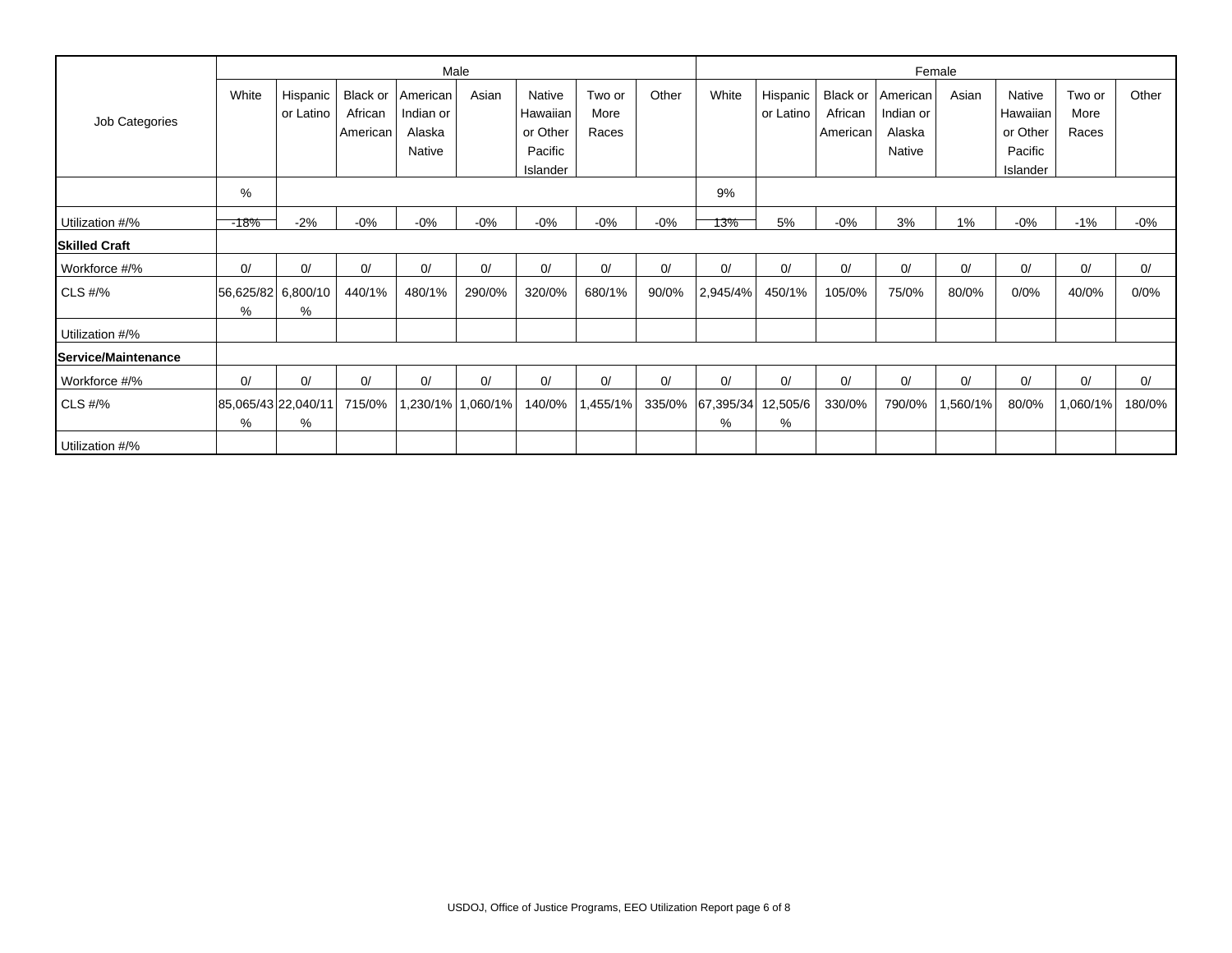#### **Significant Underutilization Chart**

|                        |       | Male      |          |                     |       |               |        |       |       | Female    |            |                                |       |          |        |       |  |
|------------------------|-------|-----------|----------|---------------------|-------|---------------|--------|-------|-------|-----------|------------|--------------------------------|-------|----------|--------|-------|--|
| Job Categories         | White | Hispanic  |          | Black or   American | Asian | <b>Native</b> | Two or | Other | White |           |            | Hispanic   Black or   American | Asian | Native   | Two or | Other |  |
|                        |       | or Latino | African  | Indian or           |       | Hawaiian      | More   |       |       | or Latino | African    | Indian or                      |       | Hawaiian | More   |       |  |
|                        |       |           | American | Alaska              |       | or Other      | Races  |       |       |           | American I | Alaska                         |       | or Other | Races  |       |  |
|                        |       |           |          | Native              |       | Pacific       |        |       |       |           |            | Native                         |       | Pacific  |        |       |  |
|                        |       |           |          |                     |       | Islander      |        |       |       |           |            |                                |       | Islander |        |       |  |
| Administrative Support | ✔     |           |          |                     |       |               |        |       |       |           |            |                                |       |          |        |       |  |